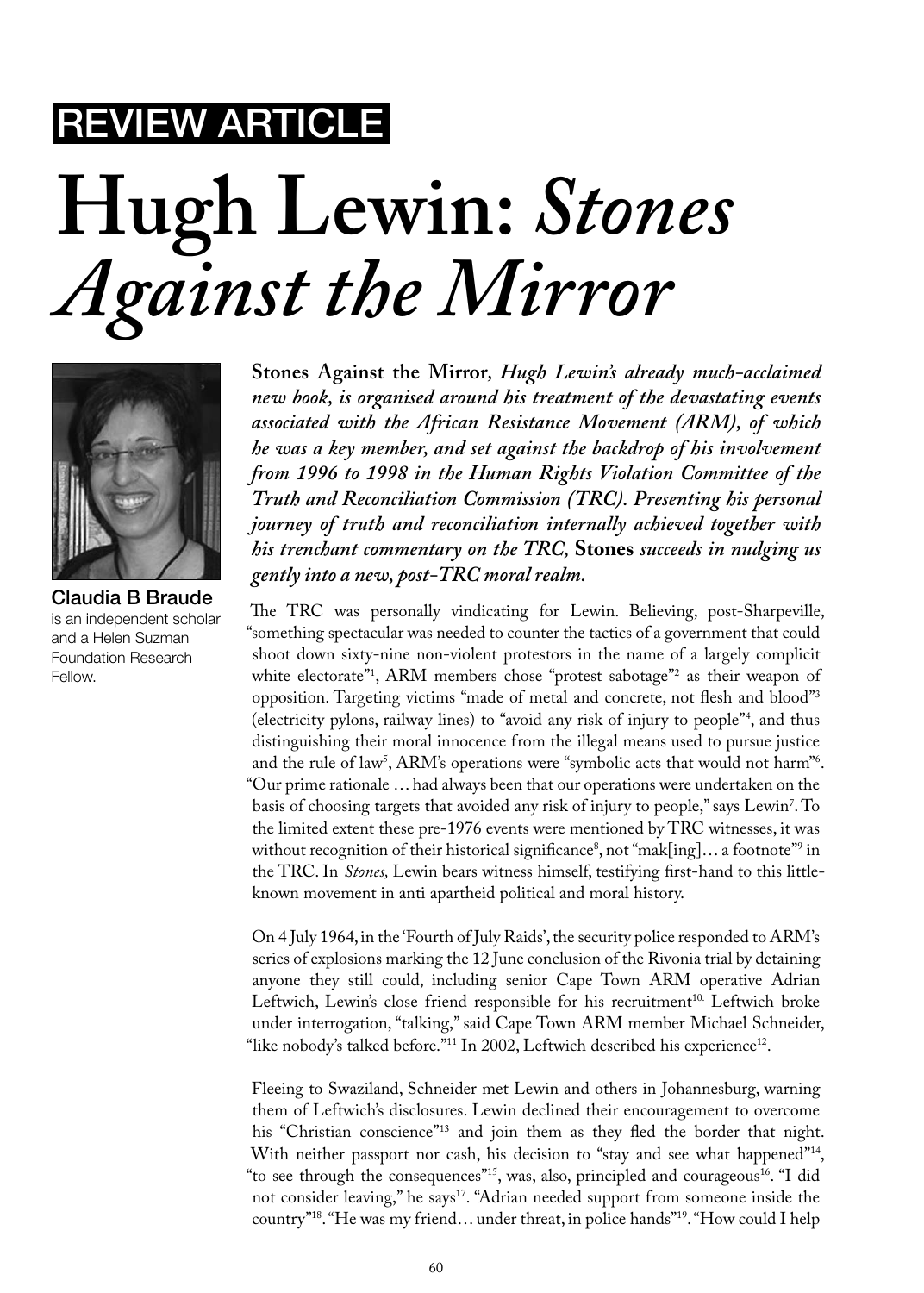him?"<sup>20</sup>. Additionally, "someone needed to stay in Jo'burg to ... warn the others"<sup>21</sup>. "[Leaving] would surely be a betrayal"<sup>22</sup>. "I could not run away," he says<sup>23</sup>.

Lewin went to warn John Harris, the friend he'd recruited for peripheral involvement in  $ARM<sup>24</sup>$  and for whose instructions he was responsible. Anticipating the Special Branch's attention, Lewin and fellow ARM member Ronnie Mutch had met Harris earlier that day. "[A]s others were leaving the country, there was no plan to be discussed, nothing to be 'handed over'; it was merely a sharing of what little information we had left between us – and to warn him to lie low, very low," says Lewin<sup>25</sup>. Lewin told Harris the name of the Wits contact who stored explosives<sup>26</sup>. "I remember us chatting quietly, with no sense of any plan for further actions. There was nothing more to do, I said, with the others now all gone. Nothing left to do, except to keep very quiet," he says<sup>27</sup>, repeatedly emphasising this aspect of their discussion.

Shaping every moment of Lewin's life since, the events that subsequently flowed are *Stone's* subject.

Lewin was detained several hours after meeting Harris. His interrogation was exacerbated by Leftwich's extensive cooperation with the Special Branch<sup>28</sup>. More like Lewin's "twin brother"<sup>29</sup> than fellow undergrounder, Leftwich had been responsible for recruiting Lewin into ARM<sup>30</sup>. "He wasn't just giving our names; now he was playing *their* game for them. Writing *their* script," says Lewin<sup>31</sup>, "setting me up ..., apparently manipulating the way the stories were to be squeezed out of me"32.

Lewin relies on others' accounts to trace events unfolding simultaneously outside prison. He couldn't then know that Harris interpreted their last conversations as having been "handed the baton" of ARM<sup>33</sup>, considering it his "duty"<sup>34</sup>, as 'spearcarrying'35 leader, "to demonstrate dramatically that there were still anti-apartheid activists undetected by the Special Branch"36. He'd have been horrified to hear his recruit arguing, according to ARM-member-turned-state-witness John Lloyd, that, since "all white South Africans were guilty of violence against the black majority"<sup>37</sup>, "counter-violence … could not be ruled out on moral grounds"38. Harris defended "the loss of a few lives in the short term … if [it] led to the saving of many more lives in the long term"39, and considered "any possible risk of life" as "a strategic move" that would save more lives by preventing other violent political struggle, said  $Lloyd^{40}$ .

At 4pm on Friday, 24 July, Harris left a suitcase filled with explosives and petrol at Park Station. "This is the African Resistance Movement. We have planted a bomb … It is not our intention to harm anyone. This is a symbolic protest against the inhumanity and injustice of apartheid," the railway police and *Rand Daily Mail*  and the *Transvaler* newspapers were warned by phone<sup>41</sup>. The authorities ignored the warnings, leaving the bomb's explosion to seriously injure twenty-two people. Ethel Rhys, aged seventy-seven, died of her wounds.

"To plant that bomb on the station, at that time of day, required a mental shift we had all vehemently opposed. There's a huge gap between the organisation's longterm agreed policy and what John did at the station," states Lewin<sup>42</sup>. "The spearcarrier left us all behind," he says<sup>43</sup>.



stones against the MIRROR, by Hugh Lewin ISBN: 9781415201480 Published by Umuzi

Lewin believes Harris did not perceive himself as betraying ARM's policy<sup>44</sup>,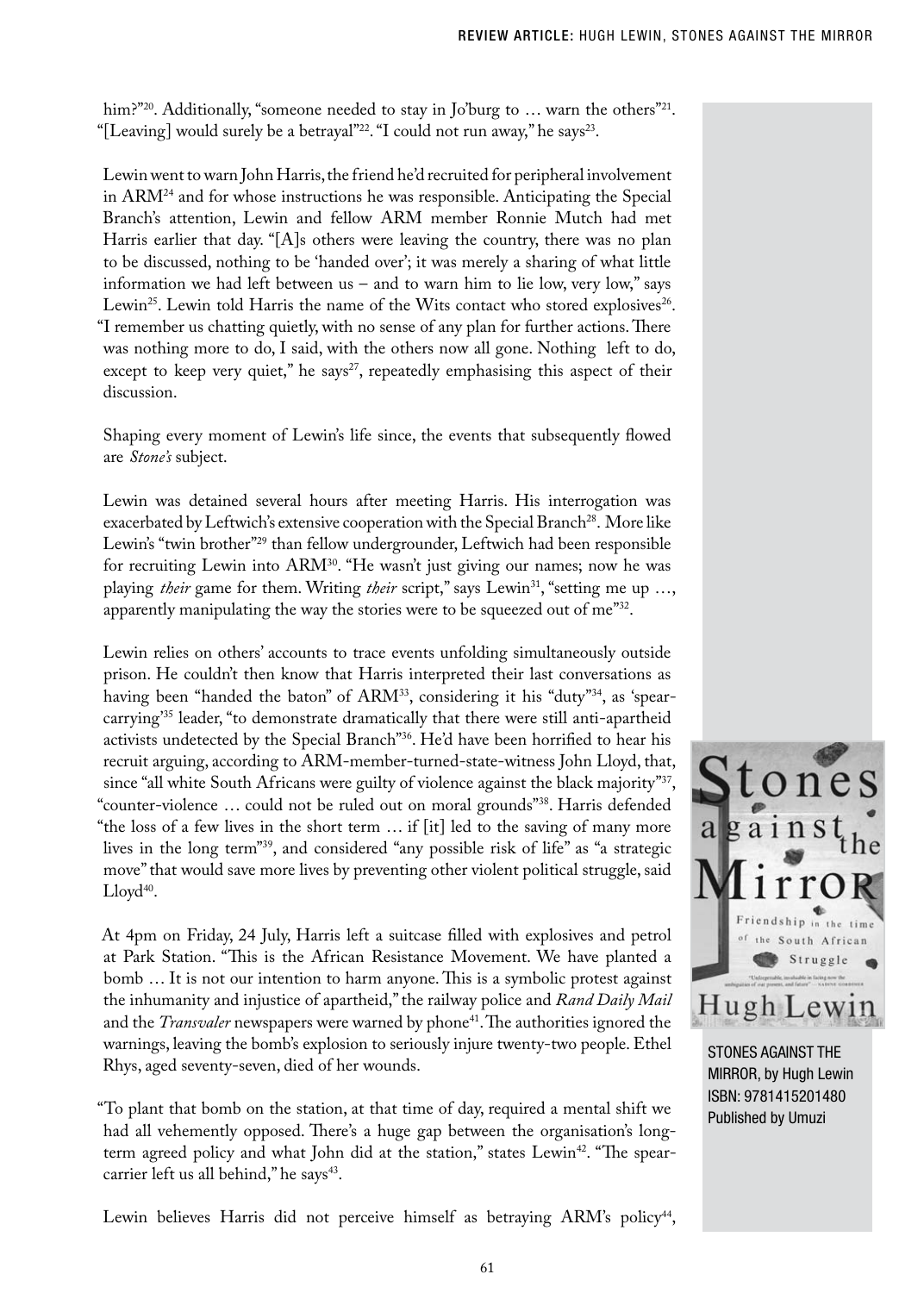*"I could never have gone along with John's new plan" which "involved too many imponderables, too much risk," says Lewin*

"trust[ing] absolutely"45 that his warnings would be heeded<sup>46</sup> and the concourse cleared for the suitcase to "explode dramatically"47 without causing injury. "I could never have gone along with John's new plan"48 which "involved too many imponderables, too much risk," says Lewin<sup>49</sup>, who considers Harris's conviction as "a delusion"50.

Why the police ignored the warnings remains questionable. Lewin suspects the Special Branch already knew (from interrogating Lloyd the previous day<sup>51</sup>) of the planned attack<sup>52</sup>. Declassified security documents further reveal police surveillance of Harris<sup>53</sup>. Relying on undercover intelligence operative Gordon Winter's account of the station bomb, David Beresford holds South Africa's security chiefs (and former *Ossewabrandwag* members), Minister of Justice John Vorster and General Hendrik Van den Bergh responsible for "rig[ging] the case against Harris"<sup>54</sup>:

"Winter claims that the bomb … was … allowed to go off …[,] the decision … taken by … Van den Bergh and endorsed by … Vorster [who] … had a 'hot line' – a red telephone – for urgent communications with each other. Winter, who claims that the story of the phone call was confided to him by Van den Bergh himself, says the exchange was brief, the security force chief telling Vorster the bomb was in position and Vorster replying 'let it happen'. The implication was, of course, that they had discussed the bomb previously and were prepared to let it go off in a public place for the propaganda effect"<sup>55</sup>.

Beresford suggests the "depravity"<sup>56</sup> subsequently characterising the apartheid regime's murderous covert 'third force' activities, unleashed to achieve political results, was already operative in 1964. "The effect [of the station bomb] was sensational. One blast … destroyed the Liberal Party [and] an underground revolutionary organisation at what was no doubt to [the Security Police] the negligible price of the life of a seventy-seven-year old woman," says Beresford<sup>57</sup>. The police "[did] what they accused Harris of doing; murdering 'innocent' people for political gain," says Beresford<sup>58</sup>.

The consequences of the explosion for Lewin were devastating. "[S]o much blood on the floor as they battered every detainee in town," says Lewin<sup>59</sup> who, under Van den Bergh's direction<sup>60</sup>, was almost fatally tortured by his "two most dreaded interrogators"61, including Johannes Viktor, "the lead actor [and] embodiment of all that was terrifying and threatening in my nightmares<sup>"62</sup>:

"Van der Merwe [who accompanied Viktor] wasted no time with me: he tore off my glasses and began thrashing at me, beating me with balled fists. I screamed and cowered, down on the floor, then up again as he kicked me, then more fists, around the eyes and the ears. I felt detached, as if it was happening to somebody else, as if I was looking down a tunnel, at the end of which were his fists and furious mouth, screaming at me. More names, he shouted, more *names!* Who else is there? Who *else*! More fists and, through the pain and the fists and the kicks, I knew he was going to kill me. Though not me – the person at the end of the tunnel, waiting to die.  $Me^{63}$ .

The panic-filled, "hideous night"<sup>64</sup> was only the beginning of Lewin's torture and torment, which assumed different forms as events continued to unfold.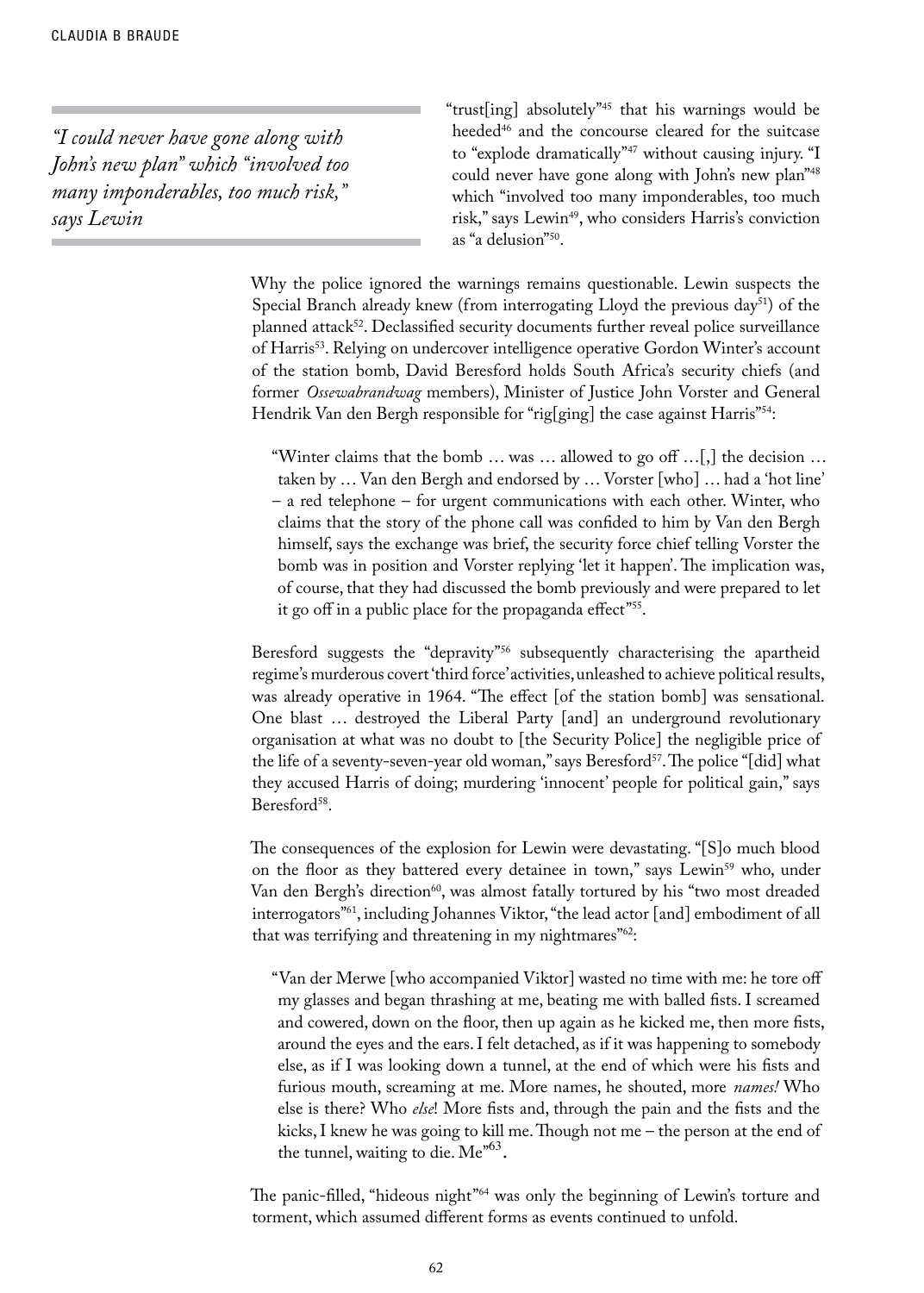In solitary confinement<sup>65</sup> and "horrified"<sup>66</sup> at the possibilities of being tried and facing the death sentence with Harris<sup>67</sup>, Lewin necessarily analysed his role: "Could we really say that we were not involved with the bomb at the station," he asks<sup>68</sup>. "Ronnie and I gave [Harris] the keys, the baton, with no suggestions to do anything. But, equally, no suggestion *not* to do anything. And I should have known that John would not do *nothing*, "he says<sup>69</sup>.

In no way directly or objectively responsible for Harris's bomb, Lewin subjectively assumes moral responsibility both for enabling him and for having omitted to act ("no suggestion not to do anything" ). Burdening himself with responsibility for the harm caused by the bomb, Lewin's voice segues, here, into that of a perpetrator:

"When John's bomb went off, we were in solitary confinement … I did not plant the bomb. I didn't know about it. … But there's something I cannot deny. Before I was detained, I gave John the information he needed to continue our activities. *So I share his responsibility.* I helped created the child's battered body. *As did John,*  with his suitcase stuffed with TNT and petrol, which burst and burnt – harmed most dreadfully"70.

More tortuous, still, was Harris's execution on 1 April 196571. Given Lewin's morally heightened acceptance of responsibility even for acts of omission, it's unlikely he restrains from self-blame, also, for his friend's tragic fate. He intimates, rather than explicitly states, his sense of responsibility for Harris whose name he, tortured to the verge of death, had given his interrogators: "Through the screams and the shouts

*In no way directly or objectively responsible for Harris's bomb, Lewin subjectively assumes moral responsibility both for enabling him and for having omitted to act*

and the fists, through it all, I realised that, if they already had John Lloyd [who Lewin had seen] next door, there was only one person I had not yet mentioned. John Harris, with his plan for the luggage room"72. Lewin previously records that Harris had proposed a target at ARM's final planning meeting: "An incendiary bomb, armed with the new timer, could be left [at Park Station's luggage depository] overnight in a suitcase, thus causing a considerable explosion and perhaps even a fire in the middle of the night … harming no one, yet causing damage that could not go unreported"73. "He could save my life. He could save *all* our lives," 'reasoned' Lewin mid-torture<sup>74</sup>:

"If he told them about the luggage plan for the middle of the night, he could explain that it couldn't have been him who left the bomb at the platform entrance, not with rush-hour commuters who might be harmed. I said: 'John Harris.' The fists stopped. Viktor stepped forward and pulled Van der Merwe away, nodding at him and at the ceiling above us, which was rumbling with the sounds of scraping furniture and heavy thuds. 'Ons het hom,' said Viktor. John Harris. We've got him"75.

While Lewin knows rationally that Harris was arrested for the station bomb before he named him and that the apartheid state "wanted [Harris] dead"76, "as a prize exhibition, to help beat into submission anyone opposing the great apartheid dream"77, he is himself left with the guilt of the survivor.

Lewin was further tormented by Leftwich's turn to state witness. Unforgivable for Lewin was not that Leftwich broke under the pressures of interrogation (as he had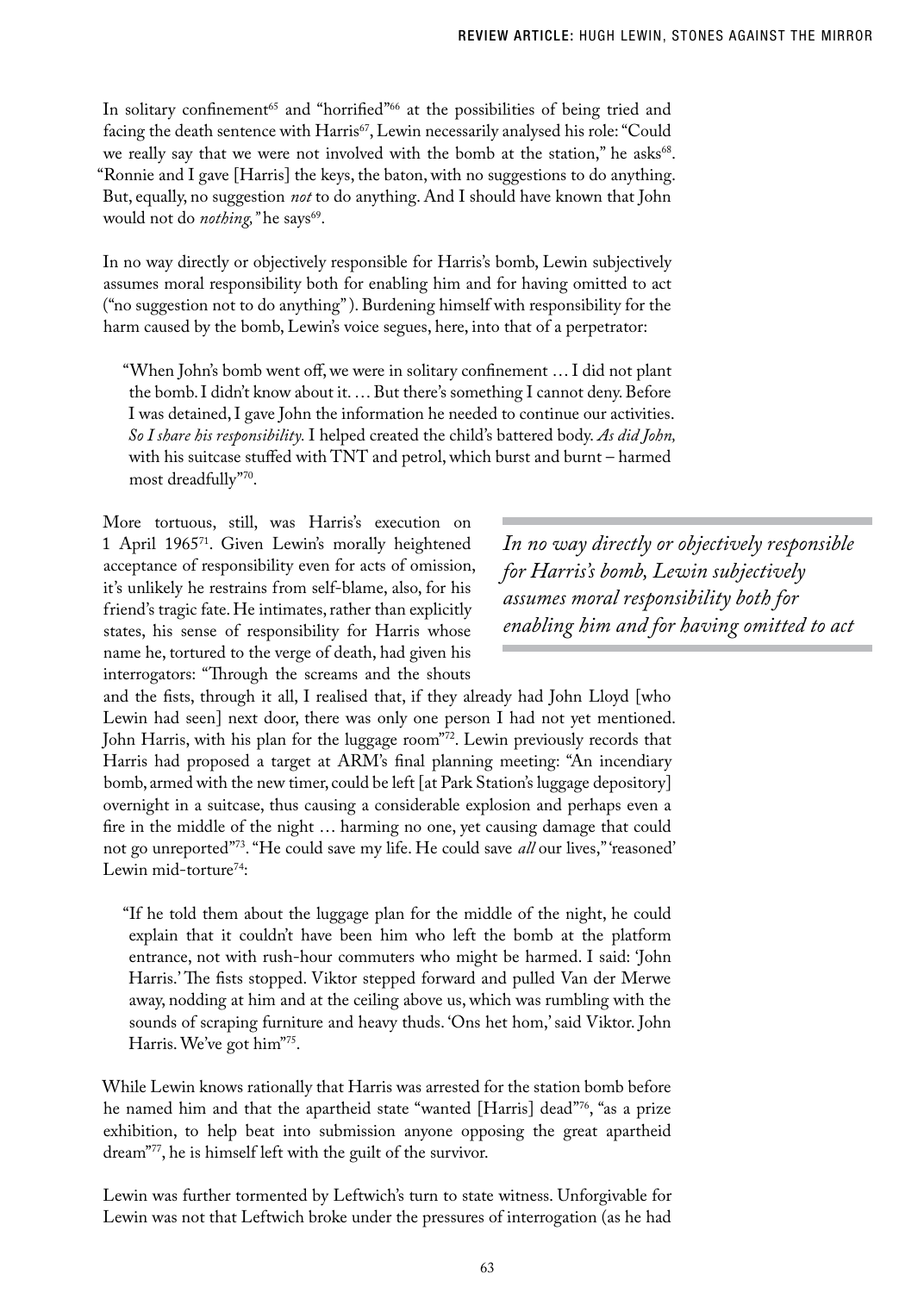himself) but that he gave evidence in open court. Deciding not to flee in part out of loyalty towards Leftwich, Lewin watched as Leftwich "[bought] his freedom by testifying against us"78, thus helping to secure Lewin's seven-year prison sentence. "I felt nothing as I stared back at him [in the witness box]…, as if my heart was dead. He had killed our friendship… It was like murder. Terminal. Something that could not be reversed … That was the irredeemable moment, when he took the oath and started performing as a state witness"79. "[I]t was simple," says Lewin, "he had made *his choice* and I could see no way of there being any reconciliation between

*More deeply concerned with abandoning the corrosive feelings associated with Leftwich than with their actual re-encounter (only scantly described in the book), Lewin's journey of reconciliation became possible in the wake of his TRC experience.* 

us"80. "Whatever the circumstances I was nevertheless an agent, not a victim. *I had chosen,* I had acted,"81 Leftwich acknowledges. "I learned what was, for me, a simple lesson of immense importance: to take responsibility for what I'd done. Not why I had done it, nor the circumstances of my doing it, but that I had done it. That I had betrayed my colleagues," he says<sup>82</sup>, arriving, however belatedly, at an approximation of the acceptance of responsibility characterising Lewin's decisions throughout.

His thoughts of Leftwich filled "with bitterness and anger rolled together"83, and clinging to him "like armour"84, Lewin's identity was long defined by Leftwich's actions<sup>85</sup>. "I had grown used to clinging to Adrian's guilt" he says<sup>86</sup>. Responding to Leftwich's account, Lewin began to transform his former friend's "irredeemable moment" of choice into the beginning of his own journey to reconciliation.

More deeply concerned with abandoning the corrosive feelings associated with Leftwich than with their actual re-encounter (only scantly described in the book), Lewin's journey of reconciliation became possible in the wake of his TRC experience. His "emotions and judgement"<sup>87</sup> were 'challenged'<sup>88</sup> by survivor testimonies from the outset of the TRC's human rights violations hearings. The TRC "was an important part of my journey from Park Station [where ARM's project blew up and fell apart] to York [Leftwich's city of refuge], and there were several stops along the way," says Lewin89. Together, these TRC-related stops turn *Stones* into a meditation on violence and terror generally and, particularly, on other bomb blasts in apartheid history (Church Street, 1983; Amanzimtoti, 1985; Magoo's Bar; the 1982 bomb attack on the ANC's London headquarters; the parcel bombs that killed Ruth First, in Mozambique in 1982, and Jenny and Katryn Schoon, in Angola in 1984).

Drawing on his own notes<sup>90</sup> of TRC testimonies, Lewin describes his response to the "clarity of mind"91, "rare compassion"92 and "extraordinary belief in the need to find his own path to reconciliation"93 that characterised the testimony of Hennie Smit, father of Cornio who was killed in Amanzimtoti. "After Cornio's death, and after nineteen year old Andrew Zondo had been sentenced and executed for the attack, Smit sought out Zondo's parents and commiserated with them …. Ask[ing them]: what is it about apartheid that it kills our children, whichever side they're on?"94 records Lewin. "Why, if [he] could make such momentous decisions involving such devastating events, could I not make similar judgements involving my own friends? Indeed, was there any comparison at all between the gravity of their cases and mine?" he asks<sup>95</sup>. Lewin highlights, also, "the extraordinary meeting"<sup>96</sup> between Aboobaker Ismail, who planned the Church Street bomb, and Neville Clarence who was blinded in the attack. "I wanted to say [to Ismail] I have never felt any bitterness towards him<sup>97</sup>. Reconciliation does not just come from one side. We were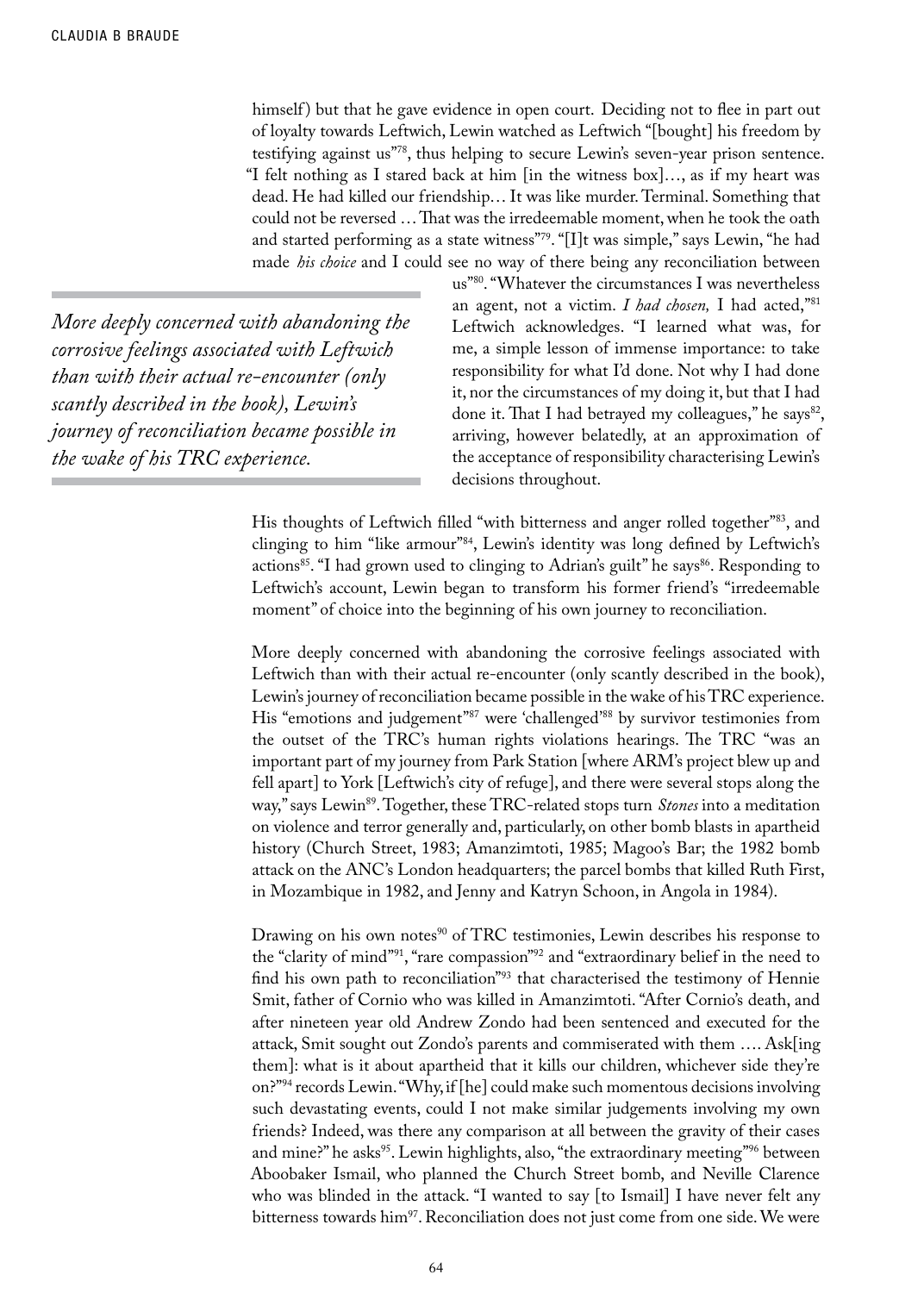on opposite sides, and, in this instance, I came off second best," said Clarence98. "[T]his is very difficult. I am sorry about what happened to you," Ismail replied $99$ . "Clarence said he bore no grudges. That's reconciliation made of steel", says Lewin<sup>100</sup>, glimpsing the imaginative possibility of replacing his own armour of bitterness with this steel of reconciliation. Premised on sustained recognition of the experience of the 'other side', Lewin's representation of Smit and Clarence represents TRC logic of reconciliation at its most meaningful.

Particularly "poignant"<sup>101</sup> for Lewin was the hearing into the role of the prisons under apartheid<sup>102</sup>, held "symbolically"<sup>103</sup> "in a marquee in the yard outside the punishment block"104 of the Johannesburg Fort from where Lewin had been released at the end of his sentence<sup>105</sup>. Death row survivor Duma Khumalo's evidence evoked memories of Harris, "my friend who died by hanging"106; Magoo's Bar bomb accomplice Zahra Narkedien's 'graphic' testimony of detention at the Fort evoked Leftwich and Lloyd:

"[O]ne particular evening one [of the huge rats, the size of cats, that were in the cells … all the time] was crawling on me and I didn't quite mind until it got to my neck, when I screamed the whole prison down. When [the guards] eventually came, they found me in the corner and I was actually eating my T-shirt. That's how berserk I went," testified Narkedien<sup>107</sup>.

"[D]etention and its berserkness … [T]he prison hearing seemed to me the ideal setting for someone like Adrian, or John Lloyd, … to have come forward to explain ... about some of the other effects of detention – like testifying against one's comrades," comments Lewin, reflecting on the psychological impact of torture and detention"108.

*Lewin's journey of reconciliation with Leftwich should not be misread as his wide embrace of forgiveness or the TRC's culture of impunity.*

Recording panellists' question to witnesses, "What can the commission do for you?"109, and the witnesses' response: "Nothing … just bring us back their bones … so that we know where they are"110, Lewin began to embark on his own metaphorical search for his 'bones', overcoming his "aloof" "proud silence"<sup>111</sup> to contact Leftwich. "By focusing on his guilt, I could avoid acknowledging my own lack of selfunderstanding … If I forgave him, if I laid down my anger, what would define me?" asks Lewin<sup>112</sup>, equally "curious"<sup>113</sup> about himself as about Leftwich.

Lewin's journey of reconciliation with Leftwich should not be misread as his wide embrace of forgiveness or the TRC's culture of impunity. While Lewin generalises witnesses' embrace of the healing offered by Tutu in exchange for forgiveness of perpetrators ("there's no point in seeking revenge. I forgive them because not doing so will not help me in any way"114), the actual testimonies he represents tell a different story. Margaret Madlana, testifying at the Alexandra township hearing in October 1996, describes witnessing Bongani, her twelve-year old son, being "shot in the yard and … being pulled out by the white police"115. "He is not yet dead. On the road is a very big rock and when they arrive at the rock they pull him up and hit him against the rock to kill him," Lewin records<sup>116</sup>. "I will never forgive", said Madlana<sup>117</sup>. "How can she ever be expected to forgive?" Lewin asks<sup>118</sup>.

Lewin describes another woman's testimony of "how her son and friends were slaughtered by the police"<sup>119</sup>. They were, she said, "assaulted until they died because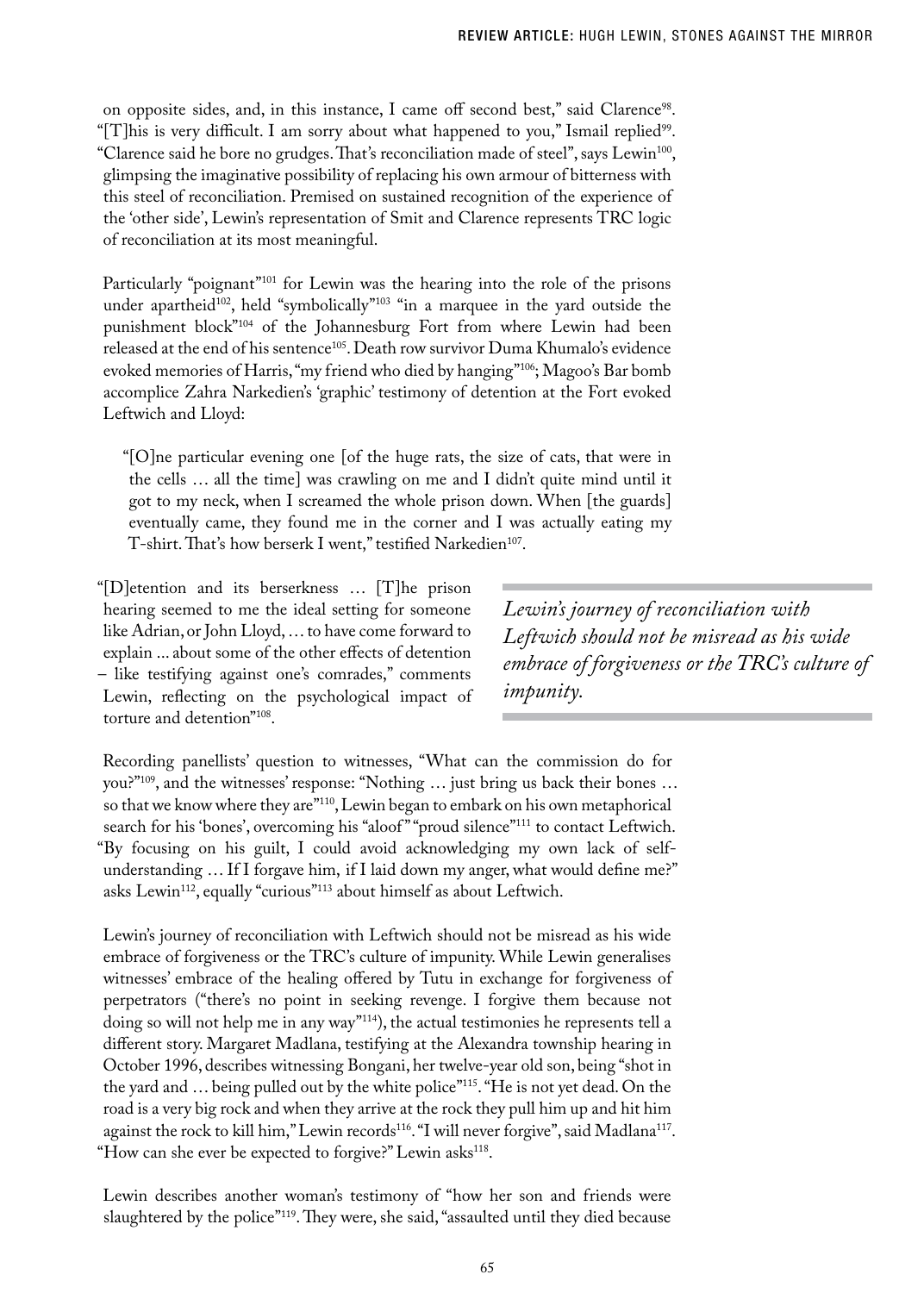we couldn't even identify him. … His eyes had been gouged out. He was never shot … He was violated … mutilated. I only identified him through … a certain mark on his thumb"<sup>120</sup>. "I want the people who killed my son to come forward because this is a time for reconciliation. I want to forgive them," the mother said at the 1996 Empangeni hearing chaired by Tutu<sup>121</sup>. However, Lewin records how she immediately wandered from the TRC's prevailing discursive framework: "but I want to speak to them before I forgive them. I want them to tell me who sent them to come and kill my son"122. Lewin also records Tutu's characteristic response:

*Absorbing the TRC's lessons while retaining distance from its hegemonising forgiveness narrative, Lewin is able to acknowledge the TRC's limitations …*

"Our sympathy goes to you for all the hurt that you had to go through … We are going to find the truth and medicine that will heal our country to make us one, so that we can have reconciliation. Thank you very much for having sympathy for other people while you have your own problems and your own hurt. That is called humanity. That is what we are trying to have now so that everybody can stop being selfish," said Tutu $^{123}$ .

While avoiding the troubling question of how Tutu hears sympathy for her son's murderers in the grieving mother's traumatic testimony, by representing her critical rejoinder Lewin implicitly distances himself from Tutu's logic:

"But the mother insisted on adding: 'Do not take me wrong, my Bishop. You cannot make peace with someone who does not come to you and tell you what he has done.  $\ldots$  I do not want to lie to the house. I will not be able to forgive anyone until I know who they are. Then I will shake their hands. Otherwise I will not be able to forgive somebody that I do not know"124.

"Know them, *then* forgive them," concludes Lewin<sup>125</sup>, listening differently to her testimony. Absent from this statement is Tutu's idealised theology, any unilateral turning-the-other-check. Absorbing the TRC's lessons while retaining distance from its hegemonising forgiveness narrative, Lewin is able to acknowledge the TRC's limitations: Madlana's request to track the policemen remains unsatisfied<sup>126</sup>; "the Empangeni killers never came forward"127.

Lewin is similarly uninterested in 'reconciliation' with his own apartheid perpetrators. At an amnesty hearing three decades after his detention, Viktor, now a retired brigadier-general<sup>128</sup> "living on a farm in the Hobhouse district"<sup>129</sup>, "stumbled<sup>130</sup> back into Lewin's life. Lewin learns that in the mid-1980s, "the very worst of times"131, Viktor had been in charge of security in Soweto and that, as head of counterinsurgency in Pretoria, he'd established Vlakplaas. "Leave aside the well-known hitmen: Eugene de Kock, Dirk Coetzee and Joe Mamasela. The real monster was Viktor," says Lewin132 who, watching him being cross-examined by the TRC, was "pleased not to be in a room again being interrogated"<sup>133</sup> by him. Cognisant that "men like [Viktor] no longer had any power"<sup>134</sup> in democratic South Africa, Lewin knew also that he still retained "a special power"135 over him as he sat "sweating in the audience"<sup>136</sup>. Challenging himself to "face him without being intimidated"<sup>137</sup>, "to break [his] hold"138, Lewin encountered his torturer. "I took his outstretched hand. We both squeezed hard and stared at each other," says Lewin<sup>139</sup>. "I felt I was standing again inside that chalk circle on the floor in the interrogation room ..., but I wasn't moving," he says<sup>140</sup>. This unexpected meeting between Lewin and Viktor should not be confused with reconciliation between survivor and perpetrator.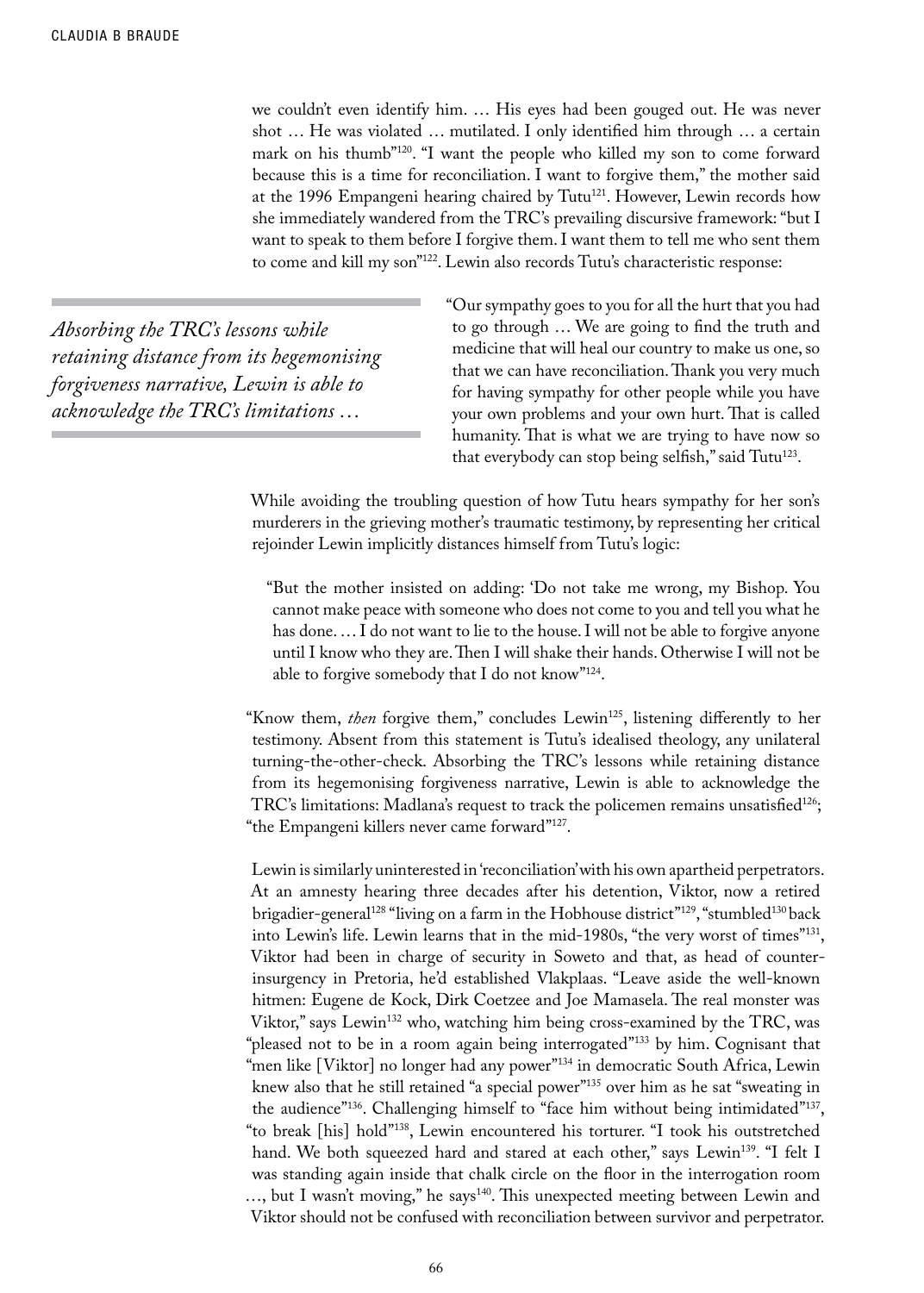"[H]ell, man, we gave these people a hard time"141, Viktor laughingly told his lawyer. "I didn't feel I wanted to ask him how he could laugh about it. I didn't feel that I liked him much," says Lewin<sup>142</sup>, seeking healing from the sustained psychological damage of the power relationships imposed by his torturer rather than reconciliation with him. "Enough that we had stood together …, and I had not retreated. I'd broken out of his web of fear. The terror was gone. He no longer had control. Now, down the prison corridors of my memories, we were quits," he says $143$ .

Rejecting, for himself as for others, the facile forgiveness of perpetrators sought by Tutu from survivors during human rights violation hearings, Lewin explicitly criticises the TRC's granting of amnesty. Supporting his former cellmate Marius Schoon<sup>144</sup>, Lewin attended two sessions of the 1998 amnesty bid of Craig Williamson ("one of the most sinister characters to emerge from the TRC process"145) for the bomb attack on the ANC's London headquarters, and the parcel

*Rejecting, for himself as for others, the facile forgiveness of perpetrators sought by Tutu from survivors during human rights violation hearings, Lewin explicitly criticises the TRC's granting of amnesty.*

bomb assassinations of First and Schoon's wife, Jenny, and four-year old daughter, Katryn146. "These 'enemies of the state' had been targeted to be blown into oblivion by letter bombs so powerful that – as Marius described it later in a poem – Jenn and Katryn were splattered over the walls of their apartment," says Lewin<sup>147</sup>. Lewin described the legal right afforded perpetrators like Williamson to apply for amnesty as "the cruellest provision of the TRC legislation"148, and the granting of indemnity against prosecution as "one of the TRC's most painful compromises"149. "[W]as that justice?" he asks<sup>150</sup>.

Separating himself with these three words from the TRC cultural industry, Lewin implicitly rejects Tutu's theologically-driven promotion of the TRC ("forgiveness") as a post-Nuremberg ("revenge") step forward in the progressive journey of human civilisation. Instead, he trenchantly joins hands with other loyal South Africans critical of the lack of justice delivered by the TRC. Thus, he describes "an unexpected development<sup>"151</sup> in the "bizarre<sup>"152</sup> amnesty hearing when Williamson "demonstrate[d] his appreciation of reconciliation by offering to share lunch" with Schoon<sup>153</sup>, providing "a chance" for them "to discuss and reconcile [their] differences"<sup>154</sup>. "Well, indeed,' said the judge gaily, 'and what is your response to that suggestion, Mr Schoon?'," Lewin records<sup>155</sup>. "It is, my lord, probably the most obscene suggestion I have ever heard'," Lewin records, sympathetic to his friend who, after "the judge grumpily declared the session closed for lunch"<sup>156</sup>, left the hearing closely followed by Williamson who "almost touch[ed] shoulders with the man whose wife and daughter he had obliterated"157. Lewin also affirms Gillian Slovo, an outspoken critic of forgiveness, who, together with her sisters, "objected … on all grounds"158 to Williamson's application for their mother, First's, murder, and who Lewin heard at the first Williamson hearing he attended.

Having himself grappled for nearly fifty years with the tragic consequences and moral implications of what he subjectively and voluntarily considers his responsibility for the station bomb, Lewin remains scandalised by the TRC Amnesty Committee's facile granting of amnesty to Williamson, overriding Schoon's and Slovos' opposition<sup>159</sup>. "When I heard the news of the findings, I felt no peace nor any sense of reconciling. Marius died feeling considerable anger at the TRC amnesty process. It lacked justice, he felt, and had not sufficiently – if at all – tested the principles of proportionality. I had to agree with him," says Lewin<sup>160</sup>.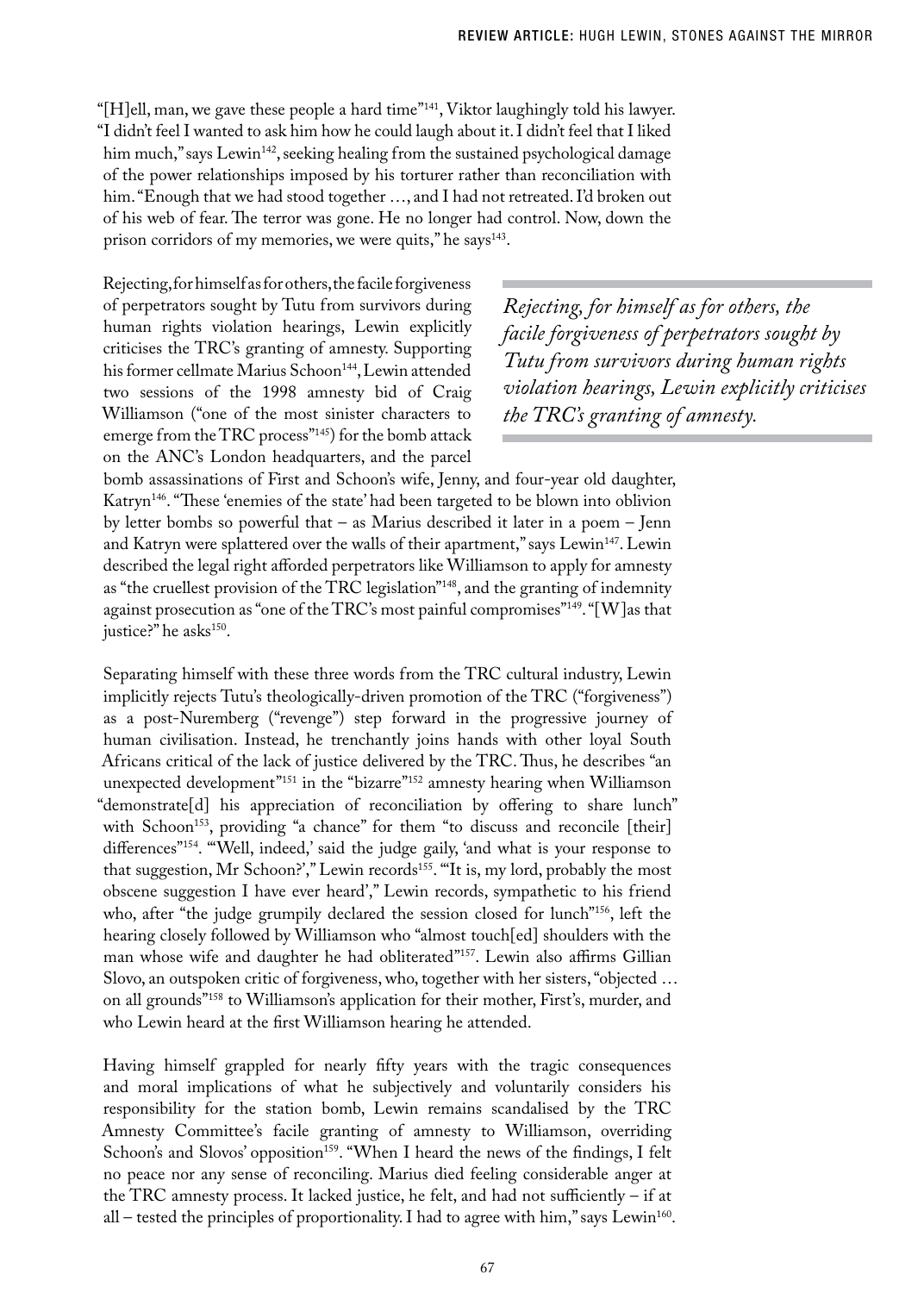"I realised I still had a long way to go before I could feel the force of reconciliation, especially as Marius … became terminally ill with lung cancer. He died on 7 February 1999. Williamson, protected against prosecution for his murders, became an import-export businessman, occasionally spotted driving his 4x4 through Johannesburg's wealthy northern suburbs," he says<sup>161</sup>. Lewin drives the same streets, still grieving about the station bomb and Harris, cognisant from his post-TRC vantage point that "at any other time and in most other places, John would probably have been found guilty of manslaughter"162 or, if convicted of murder, would have received amnesty<sup>163</sup>.

A deep post-TRC reflection on the responsibility for the other, *Stones* is continuous with Lewin's commitment to justice and decency (the product of his Anglican priest father's teachings of love, compassion, faith and honesty, and his missionary nurse mother's compassion for the sick and lame) that underpinned his involvement in anti-apartheid sabotage.

It is Lewin's sustained acceptance of responsibility that will, arguably, leave his most enduring and explosive mark on the pursuit of South African justice. With *Stones,* Lewin has brought us closer to the moral universe elaborated by French philosopher Emanuel Levinas, including in his discussion of the biblical institution of the city of refuge $164$ . Described in Numbers 35, these cities are designated to provide safe havens for the manslayer who is guilty of "an 'objective' murder" which, "committed as an unwitting act of homicide"<sup>165</sup>, was "without intent to harm"<sup>166</sup>. "[W]hen, for example – a biblical example – an axehead comes away from its handle during the work of the woodcutter and deals a mortal blow to a passerby, this murder cannot be pursued before the court of judgement," says Levinas<sup>167</sup>. Deprived of recourse to the court of judgement by the manslayer's absence of intent, the close relation of the victim, the "avenger of blood"168 whose heart is justifiably "heated"169 by the murder, still retains "the right to carry out an act of vengeance"170. The city of refuge acknowledges the legitimacy of the victim's rage while simultaneously providing the manslayer protection from it. "The 'avenger of blood' can no longer pursue the murderer who has taken refuge in a city of refuge; but for the manslayer, who is also a murderer through negligence, the city of refuge is also an exile: a punishment," says Levinas<sup>171</sup>. "The city of refuge is the city of a civilization or of a humanity which protects subjective innocence and *forgives* objective guilt and all the denials that acts inflict on intentions," says Levinas<sup>172</sup>, recognising this forgiveness for the social advance it is.

Troubled nonetheless by what he delineates as this advanced civilization's "hypocritical"173 acceptance of the two "races"174 of *intentional* and *accidental*  murderers, he hears contained within this biblical judicial double standard the intimations of a new mode of "the spirituality of the spirit"175. Specifically, Levinas envisages the possibility of a "great awakening"<sup>176</sup> spiritually, a "more conscious consciousness"<sup>177</sup> in which attentiveness to the other excludes the "oversight and absent-mindedness"178 that leads, best intentions notwithstanding, to manslaughter. Imagining a political civilization advanced beyond even the forgiveness for the guilty innocent provided by the city of refuge, Levinas anticipates a consciousness preemptively accepting responsibility for the wellbeing and safety of others; a civilization that, ensuring the axehead is secure, prevents even unintentional damage. In this new spirituality, responsibility for the other is no longer limited by the negligence and lack of care of the manslayer's accident. Rendering the distinction between murderers and manslayers redundant through the replacement of the hypocritical split between intent and accident with a "complete" and "absolute" justice", this spirituality obviates the necessity of cities of refuge to provide forgiveness for the unwitting perpetrator.

Lewin has himself long moved beyond an ethic of responsibility limited by negligence. In accepting responsibility as he does, even for harm caused indirectly by his act of omission, harm for which he objectively is innocent, Lewin intimates a newly awakened spiritual consciousness. For Levinas, manslaughter, let alone murder, cannot be forgotten by taking refuge in spiritual life<sup>179</sup>; for Lewin harm caused to others cannot be forgotten (amnesia) by giving amnesty, by taking refuge in spiritual forgiveness. South Africans and others concerned with justice, and a society truly built on the rule of law, have long waited for Lewin's shift towards Levinas's realm of justice.